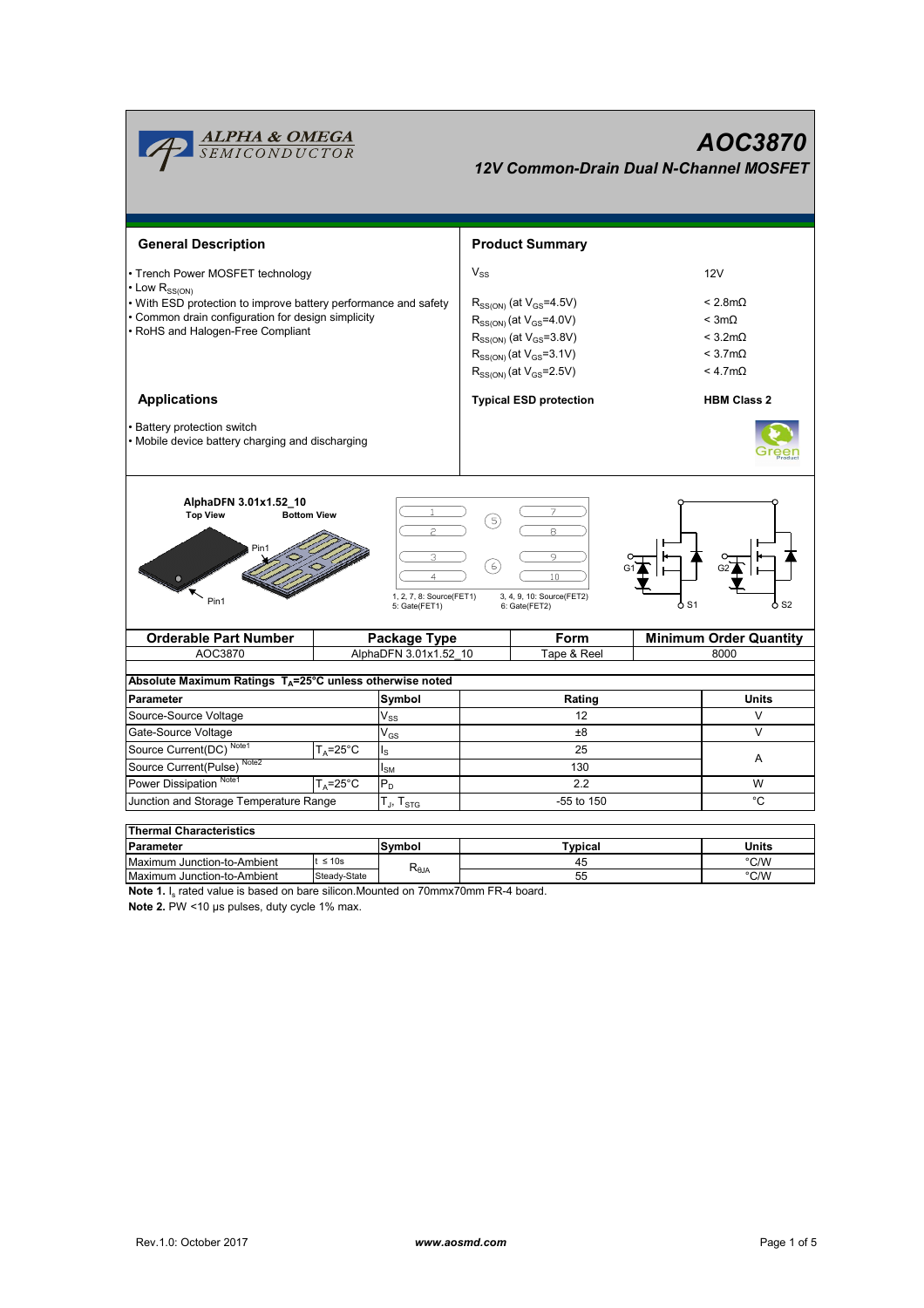

## **Electrical Characteristics (TJ=25°C unless otherwise noted)**

| Symbol                          | <b>IParameter</b>                     | <b>Conditions</b>                                            |                       |                                | Min  | Typ  | Max | <b>Units</b> |
|---------------------------------|---------------------------------------|--------------------------------------------------------------|-----------------------|--------------------------------|------|------|-----|--------------|
| <b>STATIC PARAMETERS</b>        |                                       |                                                              |                       |                                |      |      |     |              |
| $\mathsf{BV}_{\mathsf{SSS}}$    | Source-Source Breakdown Voltage       | $I_S = 250 \mu A$ , $V_{GS} = 0V$                            | <b>Test Circuit 6</b> |                                | 12   |      |     | V            |
| <b>I</b> sss                    | Zero Gate Voltage Source Current      | $V_{SS}$ =12V, $V_{GS}$ =0V                                  |                       | <b>Test Circuit 1</b>          |      |      | 1   |              |
|                                 |                                       |                                                              |                       | $T_{\parallel} = 55^{\circ}$ C |      |      | 5   | μA           |
| $I_{GSS}$                       | Gate leakage current                  | $V_{SS}$ =0V, $V_{GS}$ = $\pm$ 8V                            |                       | <b>Test Circuit 2</b>          |      |      | ±10 | μA           |
| $V_{\text{GS}(\underline{th})}$ | Gate Threshold Voltage                | $V_{SS} = V_{GS}$ I <sub>S</sub> =250µA                      | Test Circuit 3        |                                | 0.4  | 0.7  | 1.1 | V            |
| $R_{SS(ON)}$                    | Static Source to Source On-Resistance | $V_{GS} = 4.5V, I_S = 5A$                                    |                       | <b>Test Circuit 4</b>          | 1.6  | 2.3  | 2.8 | $m\Omega$    |
|                                 |                                       |                                                              |                       | $T_i = 125^{\circ}C$           | 2.2  | 3.2  | 3.9 |              |
|                                 |                                       | $V_{GS} = 4.0 V, I_S = 5A$                                   | <b>Test Circuit 4</b> |                                | 1.7  | 2.4  | 3.0 | $m\Omega$    |
|                                 |                                       | $V_{GS} = 3.8 V, I_S = 5A$                                   | <b>Test Circuit 4</b> |                                | 1.75 | 2.45 | 3.2 | $m\Omega$    |
|                                 |                                       | $V_{GS} = 3.1 V, I_S = 5A$                                   | <b>Test Circuit 4</b> |                                | 1.9  | 2.75 | 3.7 | $m\Omega$    |
|                                 |                                       | $V_{GS}$ =2.5V, Is=5A                                        | <b>Test Circuit 4</b> |                                | 2.2  | 3.2  | 4.7 | $m\Omega$    |
| $g_{FS}$                        | Forward Transconductance              | $V_{ss}$ =5V, $I_s$ =5A                                      | <b>Test Circuit 3</b> |                                |      | 50   |     | S            |
| V <sub>FSS</sub>                | Forward Source to Source Voltage      | $IS=1A, VGS=0V$                                              | <b>Test Circuit 5</b> |                                |      | 0.57 | 1   | $\vee$       |
| <b>DYNAMIC PARAMETERS</b>       |                                       |                                                              |                       |                                |      |      |     |              |
| $R_{q}$                         | Gate resistance                       | $f = 1$ MHz                                                  |                       |                                |      | 1.2  |     | KΩ           |
| <b>SWITCHING PARAMETERS</b>     |                                       |                                                              |                       |                                |      |      |     |              |
| $\mathsf{Q}_{\mathsf{g}}$       | <b>Total Gate Charge</b>              | $V_{G1S1} = 4.5V$ , $V_{SS} = 6V$ , $I_S = 5A$               |                       |                                | 32   |      | nC  |              |
| $t_{D(0n)}$                     | Turn-On DelayTime                     |                                                              |                       |                                |      | 1.2  |     | μs           |
| $t_{r}$                         | Turn-On Rise Time                     | $V_{G1S1}$ =4.5V, V <sub>SS</sub> =6V, R <sub>i</sub> =1.2Ω, |                       |                                |      | 3.0  |     | μs           |
| $t_{\text{D}(\text{off})}$      | Turn-Off DelayTime                    | $R_{\text{GEN}} = 3\Omega$                                   |                       | <b>Test Circuit8</b>           |      | 3.1  |     | μs           |
| $\mathsf{t}_{\mathsf{f}}$       | <b>Turn-Off Fall Time</b>             |                                                              |                       |                                |      | 8.2  |     | μs           |

APPLICATIONS OR USE AS CRITICAL COMPONENTS IN LIFE SUPPORT DEVICES OR SYSTEMS ARE NOT AUTHORIZED. AOS DOES NOT ASSUME ANY LIABILITY ARISING OUT OF SUCH APPLICATIONS OR USES OF ITS PRODUCTS. AOS RESERVES THE RIGHT TO IMPROVE PRODUCT DESIGN, FUNCTIONS AND RELIABILITY WITHOUT NOTICE.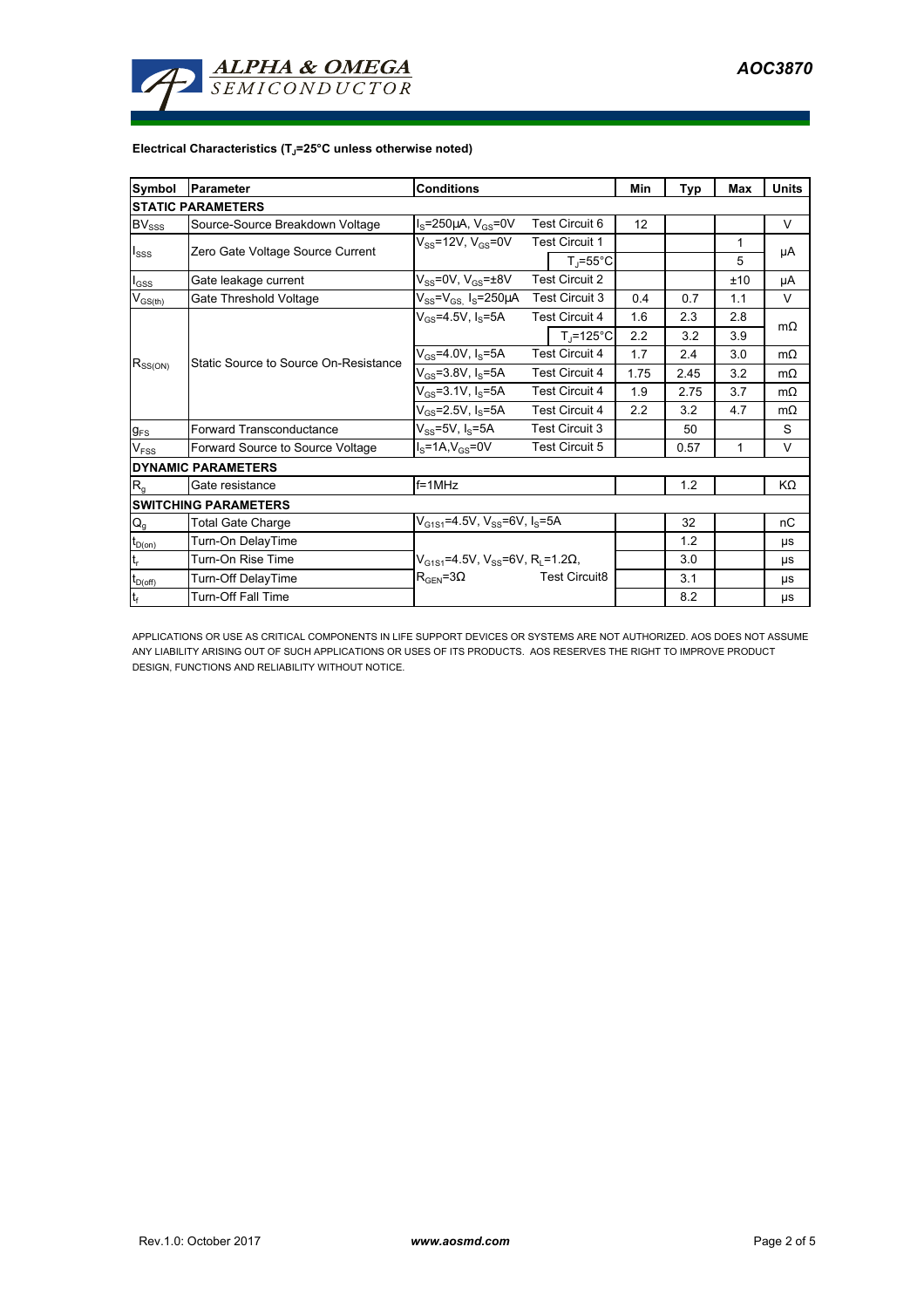

## **TYPICAL ELECTRICAL AND THERMAL CHARACTERISTICS**

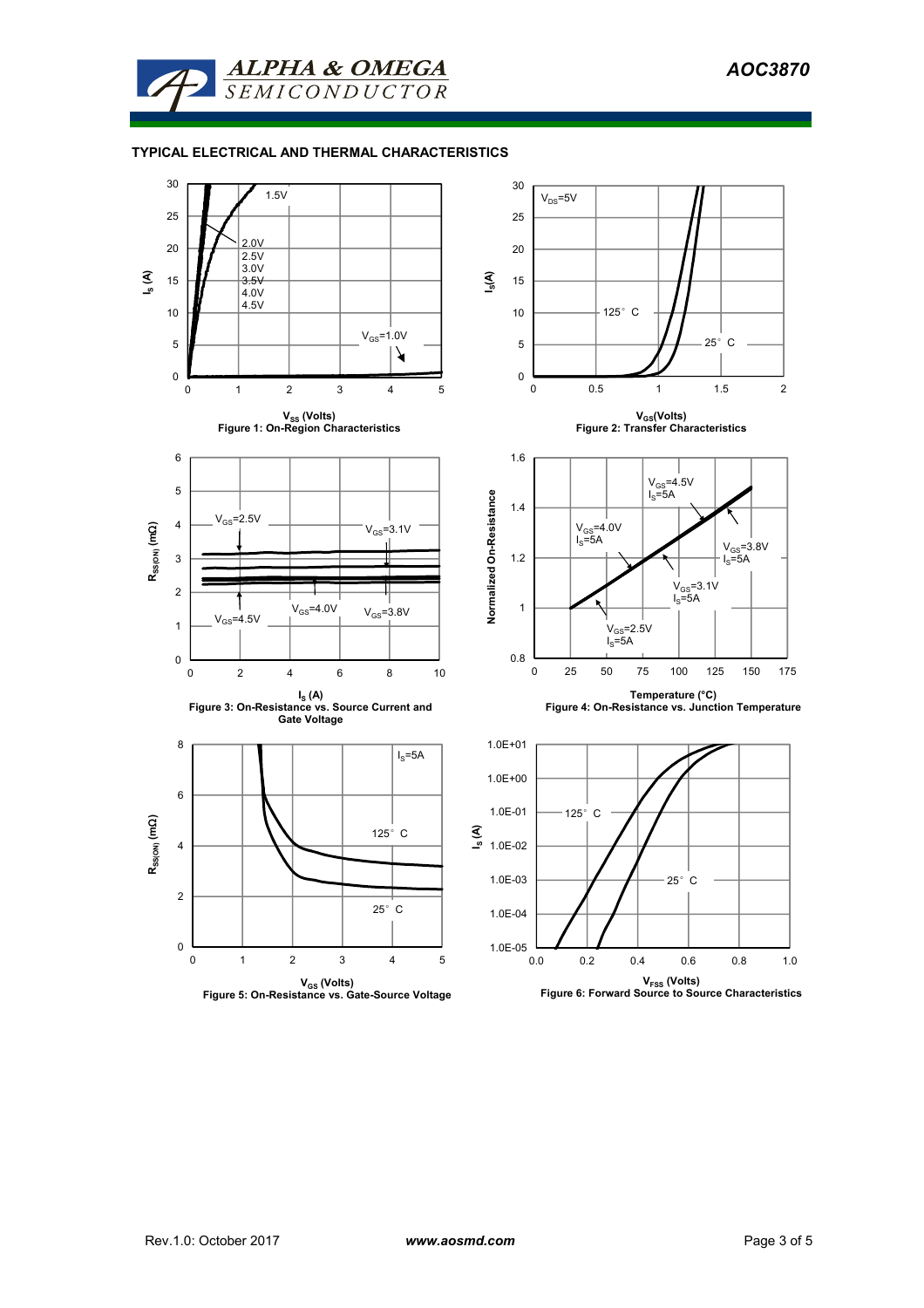

## **TYPICAL ELECTRICAL AND THERMAL CHARACTERISTICS**